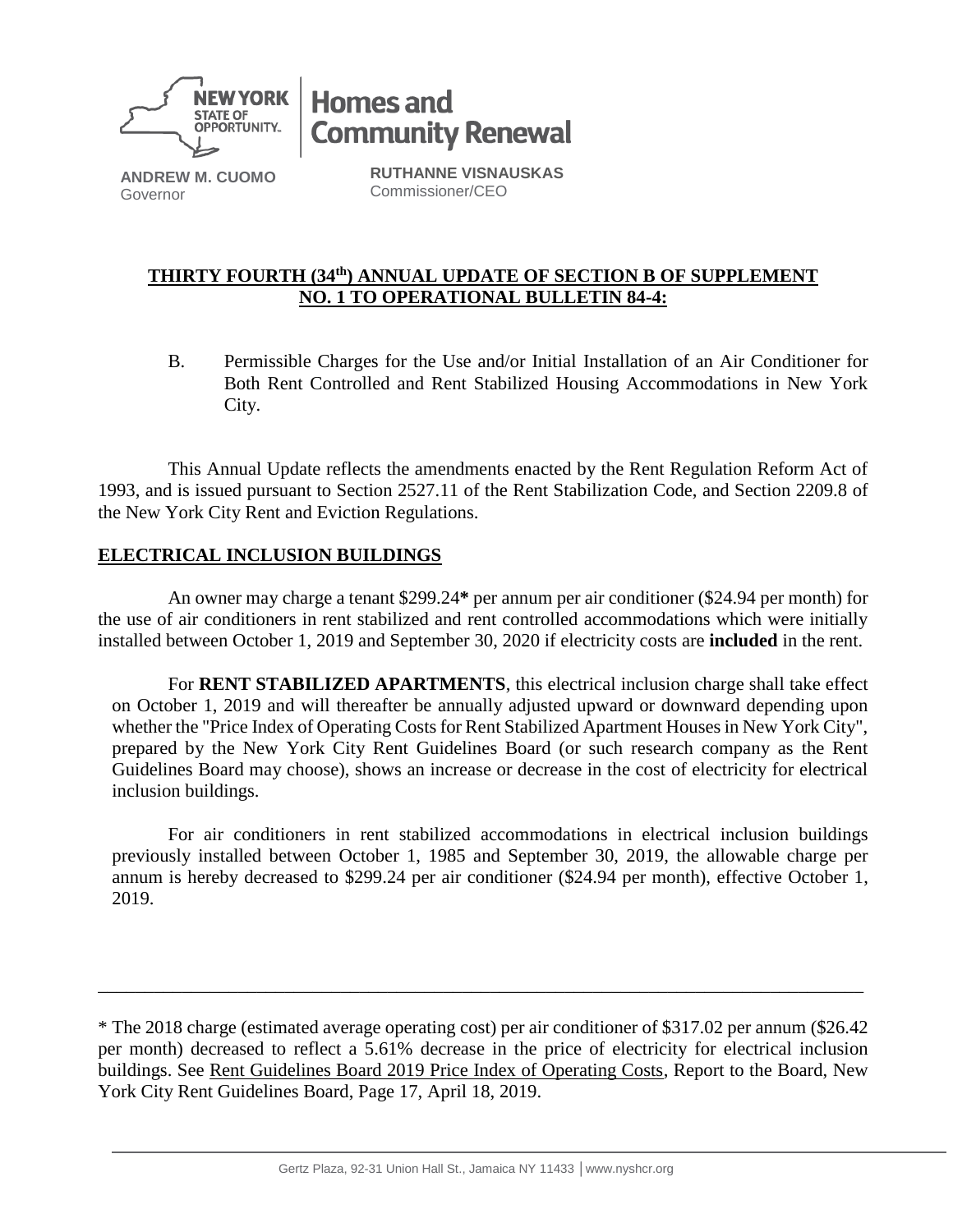#### **BUILDING OWNER PROVIDED NEW AIR CONDITIONER**

Where a brand new air conditioner is purchased and installed by the owner in a rent controlled or rent stabilized apartment, one-one hundred and sixty eighth (1/168th) of the cost of the new air conditioner in buildings that contain 35 or fewer housing accommodations or one-one hundred and eightieth (1/180th) of the cost in buildings that contain more than 35 housing accommodations, including any cost of installation, but excluding finance charges, if any, may be included in the base rent. However, the recoverable costs incurred by the owner are subject to the limits imposed by the Housing Stability and Tenant Protection Act (HSTPA) of 2019 on rent increases for Individual Apartment Improvements (IAI). In the case of a rent controlled apartment, the owner must notify DHCR of the rent increase and the increase shall be effective as of the first rent payment date following such notification. While an owner may collect from a rent stabilized tenant any of the charges for an air conditioner without obtaining a DHCR order, HSTPA requires that the owner file the Supplemental Rent Registration IAI Notification form with DHCR whether the apartment is occupied or vacant. Where the subject apartment is occupied, the owner must also obtain and file the tenant's written informed consent on the Supplemental Rent Registration IAI Informed Consent form. In the case of a rent stabilized apartment, the information should also be included in the next annual rent registration statement, and the increase is effective on the first rent payment date following installation.

For additional details on individual apartment improvement requirements under HSTPA, please review Operational Bulletin 2016-1.

# **ELECTRICAL EXCLUSION BUILDINGS**

Where the rent controlled or rent stabilized tenant pays for his or her own electricity and purchases and installs his or her own air conditioner between October 1, 2019 and September 30, 2020, a \$5.00 per month per air conditioner charge will be payable to the owner only if the air conditioner protrudes beyond the window line.

## **TERMS AND CONDITIONS**

For **RENT STABILIZED APARTMENTS**, these charges, with the exception of the one-one hundred and sixty eighth (1/168th) charge in buildings that contain 35 or fewer housing accommodations or one-one hundred and eightieth (1/180th) of the cost in buildings that contain more than 35 housing accommodations for the owner-purchased and installed brand new air conditioner, do not become part of the base rent for the purpose of computing any guidelines or other increases under the Rent Stabilization Law or Code. For air conditioners initially installed prior to October 1, 1985, the permissible charge is dependent upon the lawful practice then in effect.

Owners can collect the charges from rent stabilized tenants without an order from DHCR. However, an owner cannot collect the charges now for an air conditioner if the owner did not begin charging for the air conditioner at the time it was installed or within a reasonable period of time thereafter. A reasonable period is generally considered to be that amount of time in which an owner would be expected to learn that the air conditioner was installed.

These monthly charges remain collectible throughout the year even if the air conditioner is removed, i.e., during the winter months.